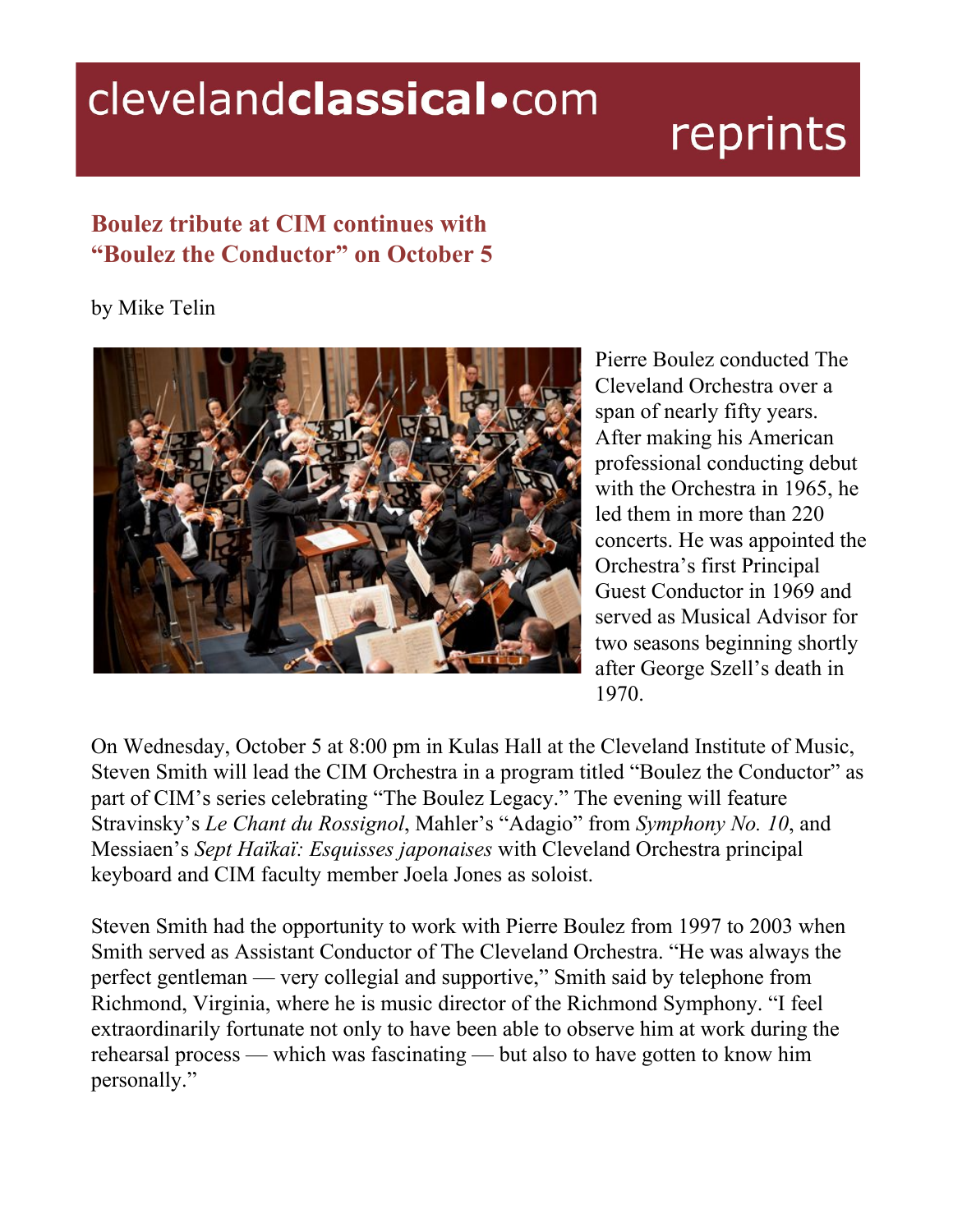The irony that he's conducting a concert celebrating "Boulez the Conductor" has not gone unnoticed to Smith. "It's fun for me to think about it like that. These are three very different works, each of which is connected to him in a different way. That, in and of itself, is an honor."



Given all of the programming options that would have fit the theme of this concert, how did Smith come to choose the Stravinsky, Mahler, and Messiaen? "The possibilities were almost endless. We did toy with programming some of his own orchestral works but we wanted to approach this program as him as the conductor, which really became the guiding principle. We wanted to have a nicely balanced program, one that was going to be good from an educational standpoint for the student orchestra, but also to select composers with whom Boulez had a special affinity or connection."

Smith gave his insights into Boulez's rehearsal process. "I began to understand the often-spoken criticism of him as a conductor — that he was just very matter-of-fact and showed no emotion. And you can understand why people would say that because he was very unassuming on the podium. But it wasn't about him, it was all about the music, and he in no way wanted to be a distraction. I figured out pretty quickly that those relatively minimal gestures embodied his thorough knowledge of the score, and every one of those gestures meant something to every single person in the orchestra. So this idea that he was just cold and analytical is actually kind of silly because he allowed the music to breathe and speak. The composer's emotions flowed through him, and we experienced that."

Joela Jones, who has been keyboardist with the Orchestra since the late 1960s, has had the opportunity to perform many of the great orchestral works that involve keyboard with Boulez on the podium. She also had the good fortune to make two recordings of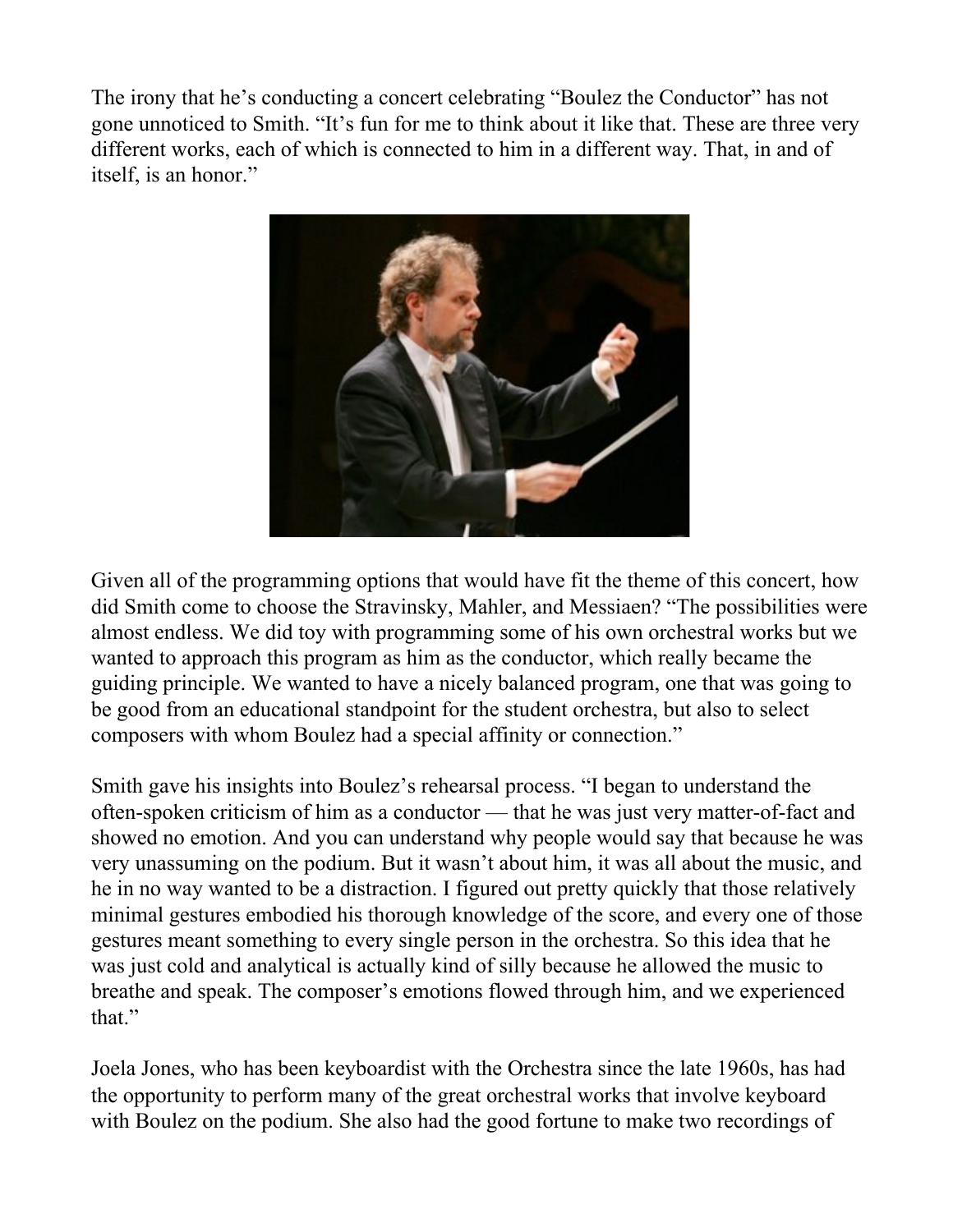works by Messiaen with him. The first was *Le Ville d'en Haut*. For the second, *Sept haïkaï*, she found herself having to learn the piece in a matter of days.



"Pierre-Laurent Aimard was scheduled to play and record *Réveil des oiseaux* and *Sept haïkaï*," Jones recalled during a recent telephone conversation. "But I got a call from the orchestra management the Thursday before the first performance. There had been a misunderstanding and Aimard didn't realize he was supposed to play both pieces. Although he had played *Sept haïkaï*, he had no time to review it. So they asked me if I knew it — I said no. Then they asked me if I could learn it in time — I said that I would try."

Jones remembers getting the music that evening, and as luck would have it, the Orchestra had been given the weekend off because of Presidents' Day. "My husband Richard and I were planning to go skiing with our son, so they went without me and I stayed home and practiced about ten hours a day. I remember at the first rehearsal on Tuesday morning, I told Mr. Boulez that I had just gotten the music and started learning it on Friday. He said, 'Don't worry Joela, it will be fine.' With his calmness and his beautiful conducting — simple, direct, and clear as a bell — the performances actually went very well, and we recorded it the following Monday. I remember how kind and wonderful he was to me at that first rehearsal. He's a very calm person, and just being around him makes you relaxed. He made everything comfortable for me. It was a wonderful opportunity and I really appreciated it very much."